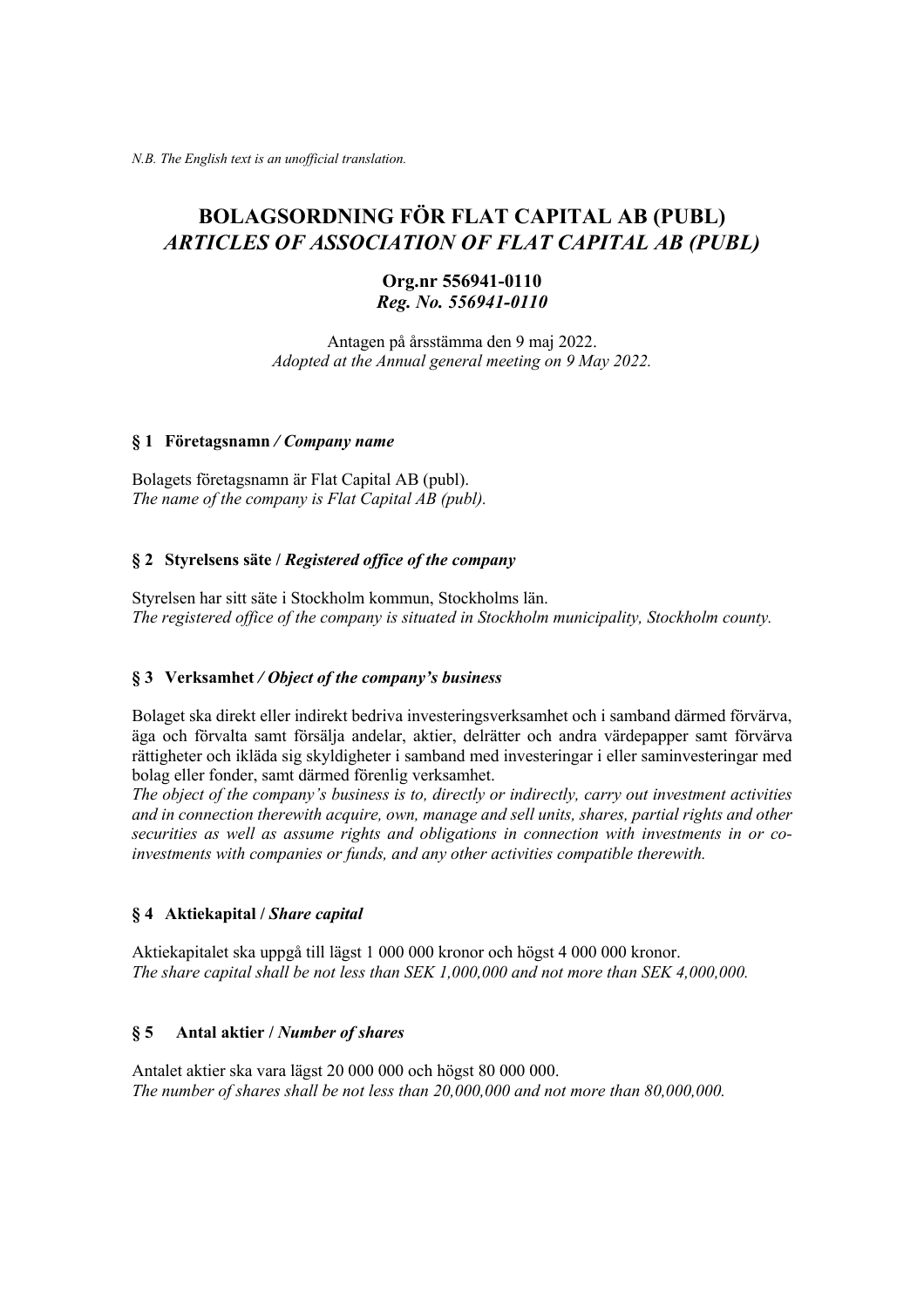## **§ 6 Aktieslag /** *Share classes*

Bolagets aktier ska kunna utges i två aktieslag: serie A och serie B. A-aktier ska medföra tio röster och B-aktier ska medföra en röst. Aktier av varje aktieslag kan ges ut till ett antal motsvarande hela aktiekapitalet.

*The company's shares shall be issued in two share classes: class A and class B. Class A shares shall carry ten votes and class B shares shall carry one vote. Shares of each share class may be issued to an amount corresponding to the entire share capital.*

Vid nyemission av aktier, teckningsoptioner och konvertibler som inte sker mot betalning med apportegendom ska ägare av A-aktier och B-aktier ha företrädesrätt att teckna nya aktier av samma aktieslag i förhållande till det antal aktier de förut äger (primär företrädesrätt). Aktier som inte tecknas med primär företrädesrätt ska erbjudas samtliga aktieägare (subsidiär företrädesrätt). Om inte sålunda erbjudna aktier räcker för den teckning som sker med subsidiär företrädesrätt, ska aktierna fördelas mellan tecknarna i förhållande till det antal aktier de förut äger och i den mån det inte kan ske, genom lottning.

*In the event of an issue of shares, warrants or convertibles against other payment than contribution in kind, each holder of class A shares and class B shares shall have preferential rights to subscribe for new shares of the same class in proportion to the number of shares previously held by such holder (primary preferential rights). Shares not subscribed for with primary preferential rights shall be offered for subscription to all shareholders in the company (subsidiary preferential rights). If the number of shares so offered is less than the number subscribed for with subsidiary preferential rights, the shares shall be distributed among the subscribers in proportion to the number of shares already held, or, to the extent that this is not possible, by lot.*

Vad som ovan sagts ska inte innebära någon inskränkning i möjligheten att fatta beslut om emission med avvikelse från aktieägarnas företrädesrätt.

*The above shall not infringe on the possibility to resolve on an issue with deviation from the preferential rights of shareholders.*

## **§ 7 Omvandlingsförbehåll /** *Reclassification clause*

A-aktier skall kunna omvandlas till B-aktier. Ägare till A-aktier äger rätt att påfordra att hela eller del av aktieägarens innehav av A-aktier omvandlas till B-aktier. En majoritet representerande mer än hälften av samtliga A-aktier har därtill rätt att påfordra att samtliga utgivna A-aktier omvandlas till B-aktier, eller att en viss andel av samtliga A-aktier omvandlas till B-aktier. Vid omvandling som avser en viss andel av samtliga A-aktier ska omvandling ske pro rata i förhållande till aktieägarnas innehav av A-aktier. Begäran om omvandling skall göras skriftligen till bolagets styrelse. Därvid skall anges det antal A-aktier som önskas omvandlas. Styrelsen ska inom tre månader från begäran om omvandling behandla frågan om omvandling. Styrelsen skall därefter genast anmäla omvandling för registrering hos Bolagsverket. Omvandlingen är verkställd när registrering skett och omvandlingen antecknats i avstämningsregistret.

*Class A shares may be reclassified into class B shares. Holders of class A shares are entitled to demand that all or part of the shareholder's holding of class A shares are reclassified into class B shares. In addition, a majority representing more than half of all class A shares are entitled to demand that all issued class A shares are reclassified into class B shares, or that a certain proportion of all issued class A shares are reclassified into class B shares. In the event of a reclassification of a certain proportion of all issued class A shares, reclassification shall be made pro rata in proportion to the number of class A shares previously held by each shareholder. A request for reclassification shall be made in writing to the company's board of directors. The desired number of class A shares to be reclassified shall be stated. The board of directors shall*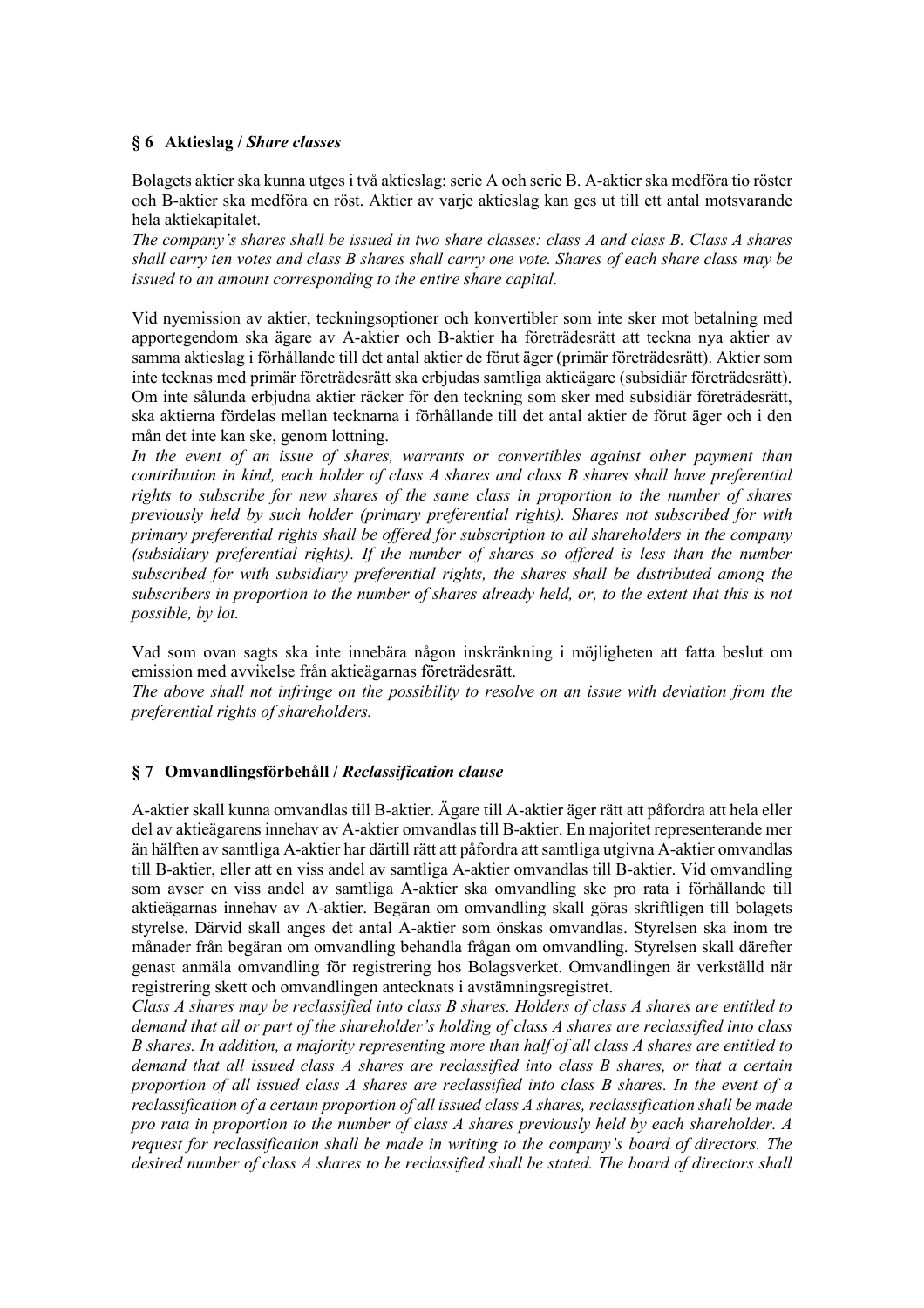*address the matter on reclassification within three months from the request on reclassification. The board of directors shall thereafter immediately report the reclassification to the Swedish Companies Registration Office (Sw. Bolagsverket) for registration. The reclassification is effectuated when it has been registered and the reclassification has been noted in the Central Securities Depository register.*

## **§ 8 Styrelse och revisorer** */ Board of directors and auditors*

Styrelsen ska bestå av 3–10 ledamöter, utan några suppleanter. *The board of directors shall comprise 3–10 members, without any alternate members.*

Bolaget ska ha 1-2 revisorer, utan några suppleanter. Ett registrerat revisionsbolag får utses till revisor.

*The company shall have 1–2 auditors, without any alternate auditors. A registered accounting firm may be elected as auditor.*

## **§ 9 Kallelse till bolagsstämma** */ Notice to attend the general meeting*

Kallelse till bolagsstämma ska ske genom annonsering i Post- och Inrikes Tidningar och genom att kallelsen hålls tillgänglig på bolagets webbplats. Samtidigt som kallelse sker ska bolaget genom annonsering i Svenska Dagbladet upplysa om att kallelse har skett.

*Notice to attend general meetings shall be published in Post- och Inrikes Tidningar (the Swedish Official Gazette) and shall be made available on the company's website. Simultaneously, information about the notice shall be published in Svenska Dagbladet.*

## **§ 10 Anmälan om deltagande i bolagsstämma /** *Notice of participation in the general meeting*

En aktieägare som vill delta i en bolagsstämma ska anmäla detta till bolaget senast den dag som anges i kallelsen till bolagsstämman. Denna dag får inte vara söndag, annan allmän helgdag, lördag, midsommarafton, julafton eller nyårsafton och inte infalla tidigare än femte vardagen före bolagsstämman. Om en aktieägare vill ha med sig biträden vid bolagsstämman ska antalet biträden (högst två) anges i anmälan.

*A shareholder who wishes to participate in a general meeting must notify the company no later than on the day specified in the notice of the meeting. That day must not be a Sunday, other public holiday, Saturday, Midsummer's Eve, Christmas Eve or New Year's Eve and shall not be earlier than the fifth weekday prior to the meeting. If a shareholder wishes to be joined by counsel at the general meeting the number of counsellors (which shall not be more than two) must be stated in the notice of participation.*

## **§ 11 Fullmaktsinsamling, poströstning och utomståendes närvaro vid bolagsstämma /**  *Collection of proxies, postal voting and third parties' attendance of third parties at the general meeting*

Styrelsen får samla in fullmakter på bolagets bekostnad enligt det förfarande som anges i 7 kap. 4 § andra stycket aktiebolagslagen.

*The board of directors may collect proxies on the expense of the company in accordance with the procedure described in Chapter 7 Section 4 second paragraph of the Swedish Companies Act.*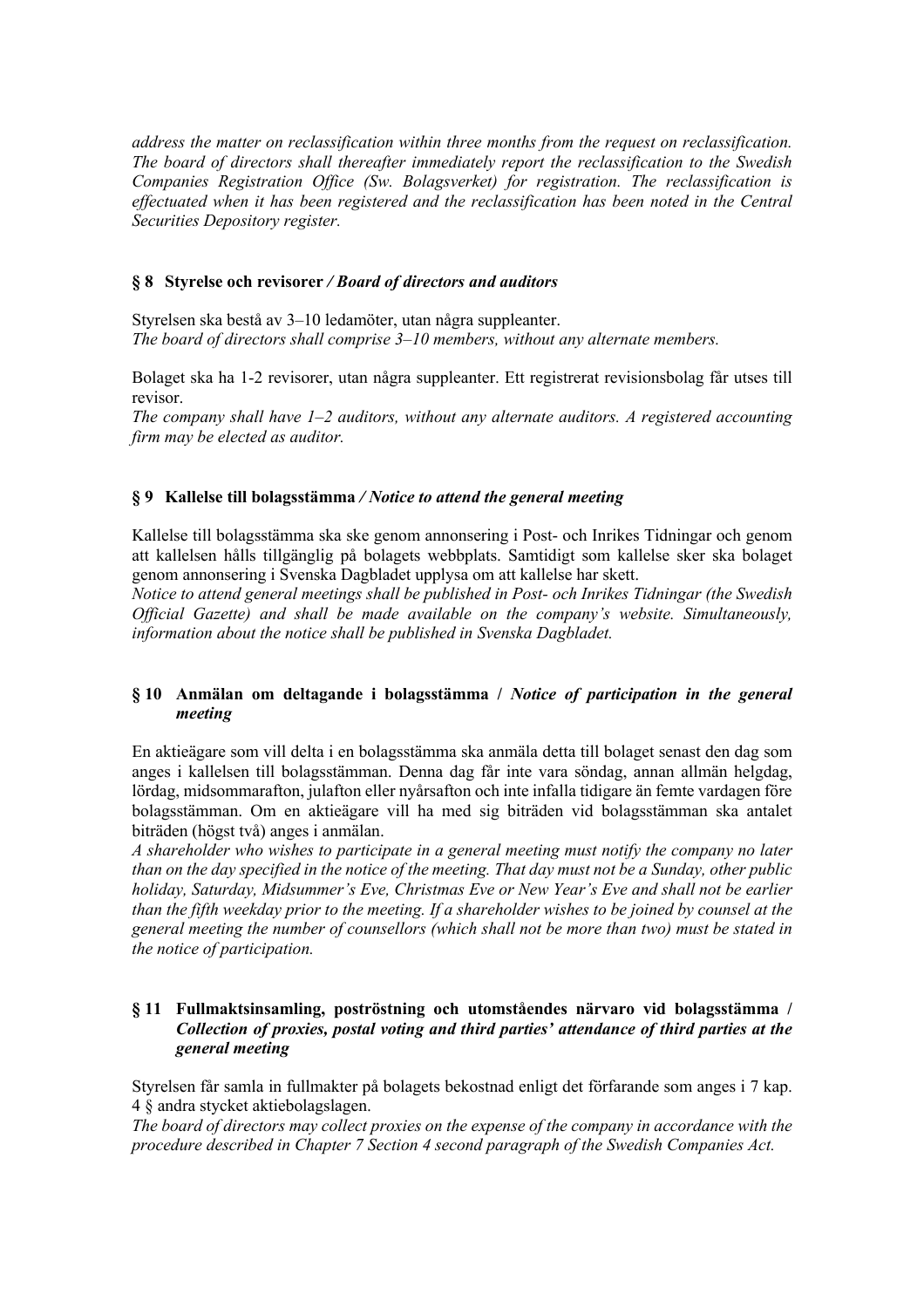Styrelsen får besluta att aktieägarna skall kunna utöva sin rösträtt per post före bolagsstämman enligt det förfarande som anges i 7 kap. 4 a § aktiebolagslagen.

*The board of directors may decide that shareholders shall be able to exercise their voting rights by mail prior to the general meeting in accordance with the procedure described in Chapter 7 Section 4 a second paragraph of the Swedish Companies Act.*

Styrelsen får besluta att den som inte är aktieägare i bolaget ska, på de villkor som styrelsen bestämmer, ha rätt att närvara eller på annat sätt följa förhandlingarna vid bolagsstämman. *The board of directors may decide that persons, who are not shareholders in the company, shall, on the terms and conditions determined by the board, have the right to attend or in another way observe the negotiations at the general meeting.*

# **§ 12 Öppnande av bolagsstämma** */ Opening of the general meeting*

Styrelsens ordförande eller den styrelsen därtill utser öppnar bolagsstämman och leder förhandlingarna till dess ordförande vid stämman valts.

*The chairman of the board of directors or a person appointed by the board of directors for this purpose opens the general meeting and presides over the proceedings until a chairman of the meeting is elected.*

## **§ 13 Årsstämma** */ Annual general meeting*

Årsstämma hålls årligen inom sex månader efter räkenskapsårets utgång. *The annual general meeting is held each year within six months of the end of the financial year.*

På årsstämma ska följande ärenden förekomma. *The following matters shall be addressed at the annual general meeting.*

- 1. Val av ordförande vid stämman, *Election of a chairman of the meeting;*
- 2. Upprättande och godkännande av röstlängd, *Preparation and approval of the voting register;*
- 3. Godkännande av dagordning, *Approval of the agenda;*
- 4. Val av en eller två justeringspersoner, *Election of one or two persons to attest the minutes;*
- 5. Prövning av om stämman blivit behörigen sammankallad, *Determination of whether the meeting has been duly convened;*
- 6. Föredragning av framlagd årsredovisning och revisionsberättelse samt, i förekommande fall, koncernredovisning och koncernrevisionsberättelse, *Presentation of the annual report and auditor's report and, where applicable, the consolidated financial statements and auditor's report for the group;*
- 7. Beslut om *Resolutions regarding*